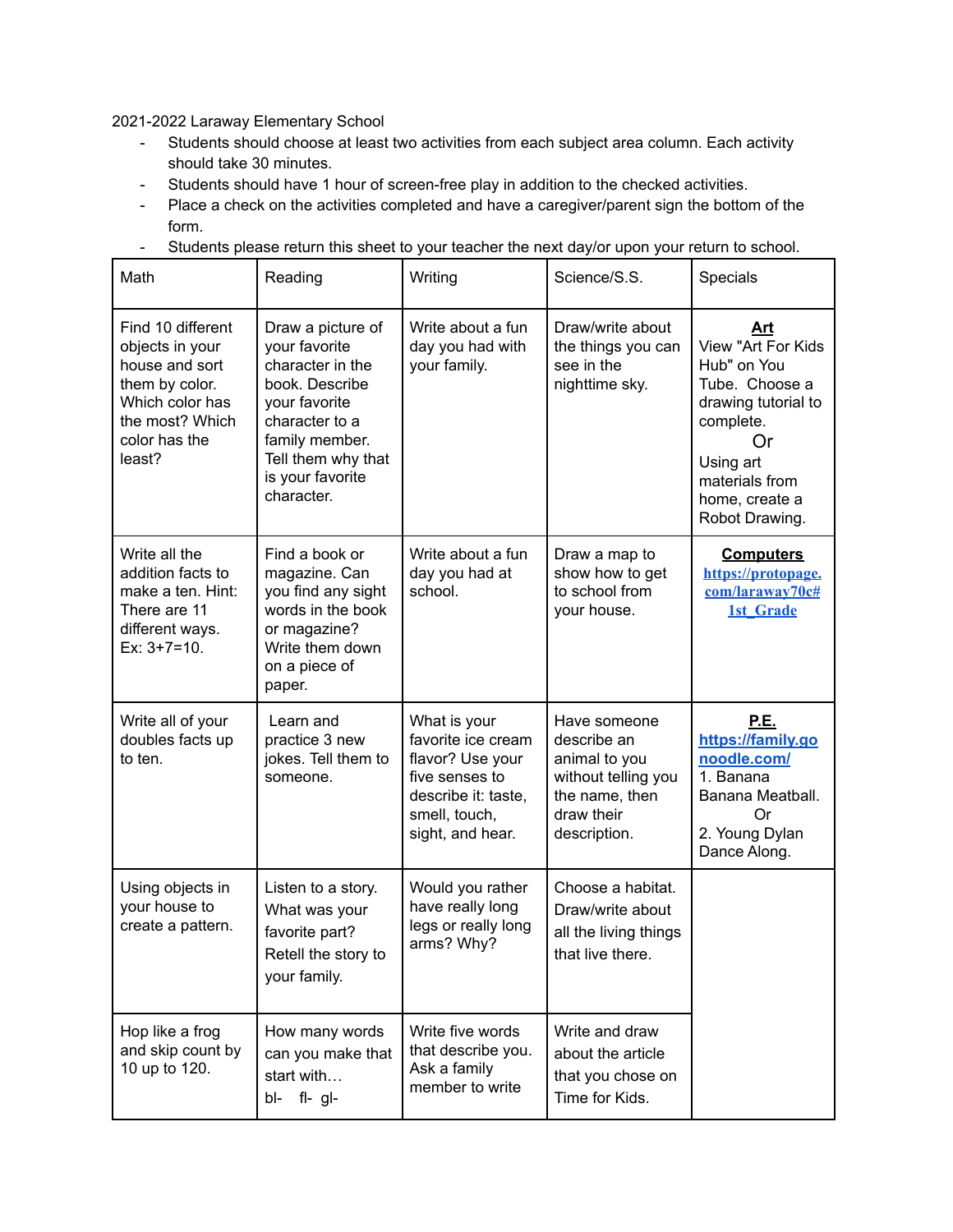|                                                                                                                                                                                         | pl- sl-<br>cl-                                                                                                                              | three words that<br>describe you. Do<br>any of the words<br>match?                                                                                                                                | Write down 3<br>interesting facts<br>that you learned.                                                                           |  |
|-----------------------------------------------------------------------------------------------------------------------------------------------------------------------------------------|---------------------------------------------------------------------------------------------------------------------------------------------|---------------------------------------------------------------------------------------------------------------------------------------------------------------------------------------------------|----------------------------------------------------------------------------------------------------------------------------------|--|
| Go on a shape<br>hunt. What<br>shapes can you<br>find around you?<br>Write them on a<br>piece of paper<br>and describe<br>them.                                                         | Use your sight<br>word list and<br>practice reading<br>the sight words<br>fluently to a family<br>member.                                   | Put your favorite<br>toy/stuffed animal<br>on a small surface<br>in the sunlight.<br>Draw/paint/color a<br>full color still life.<br>Describe your<br>picture with 3<br>descriptive<br>sentences. | Make a paper<br>airplane. Before<br>you fly it predict<br>how far it will go.<br>Fly the airplane<br>inside and<br>outside.      |  |
| Use your 120<br>chart: pick 5<br>different numbers<br>and write how<br>many groups of<br>ten and how many<br>ones are in that<br>number.                                                | Make rhyming<br>words with<br>-ake<br>-oke<br>-ide<br>-eat<br>-ight                                                                         | Write/draw: If I<br>had three<br>wishes                                                                                                                                                           | Go outside with a<br>grownup. Find 2<br>things in nature.<br>Write/draw: How<br>are they the<br>same? How are<br>they different? |  |
| Pick 5 numbers<br>from 1 to 120. Tell<br>me what is one<br>more than that<br>number, one less<br>than that number.<br>Ten more than<br>that number and<br>ten less than that<br>number. | Practice fluency:<br>Echo Reading. A<br>grownup reads<br>the text aloud.<br>Then the student<br>"echoes" the<br>phrasing and<br>intonation. | Write about your<br>favorite season.<br>Give 3 or more<br>reasons why it is<br>your favorite.                                                                                                     | Choose a topic to<br>learn about.<br>www.scholastic.co<br>m/<br>learnathome                                                      |  |
| www.xtramath.org<br>Fact fluency<br>practice.                                                                                                                                           | Listen to a story<br>on:<br>https://stories.audi<br>ble.com/discovery<br>Did you like the<br>story? Why?                                    | Write/draw: What<br>birthday present<br>would you give to<br>the principal?                                                                                                                       | Go on a virtual<br>tour of San Diego<br>Z00.<br>https://kids.sandie<br>gozoo.org/videos                                          |  |
| https://www.ixl.co<br>m/math/grade-1<br>BrainpopJr.:<br>Watch the video<br>then take the easy                                                                                           | Choose a "Read<br>to Me" book on<br>EPIC and read<br>along. Then<br>choose a "Read<br>on your Own"<br>book and read it.                     | Write/Draw<br>everything you<br>see and hear in<br>10 minutes.                                                                                                                                    | Brainpop Jr.<br>Search and find<br>information about<br>habitats.<br>https://jr.brainpop.<br>com/science/habit                   |  |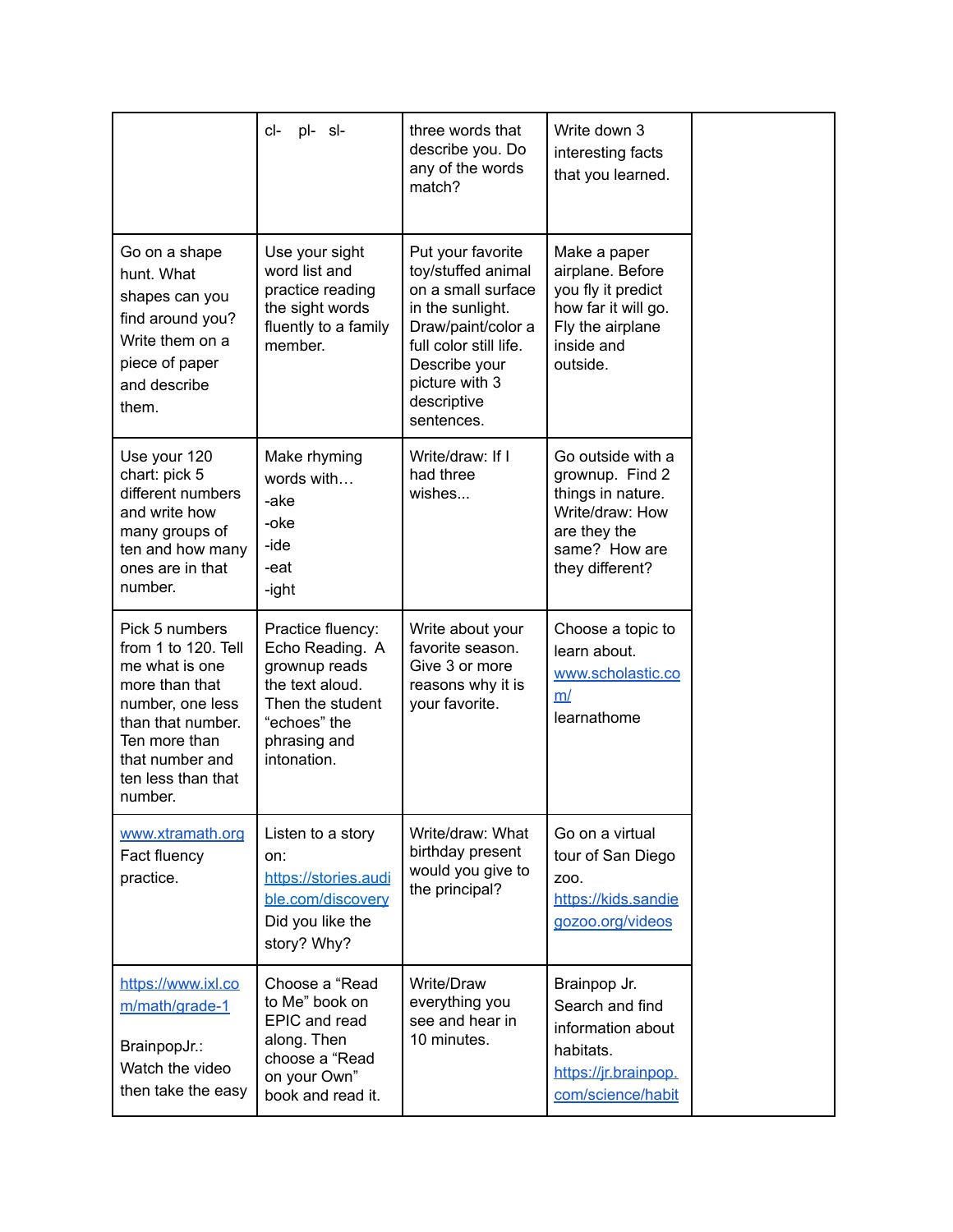| quiz first then try<br>the hard quiz.<br>https://jr.brainpop.<br>com/math/mathstr<br>ategies/choosinga<br>noperation/<br>Username:<br>laraway | https://www.getepi<br>c.com | ats/<br>Username:<br>laraway<br>Password:<br>laraway70c |  |
|-----------------------------------------------------------------------------------------------------------------------------------------------|-----------------------------|---------------------------------------------------------|--|
|                                                                                                                                               |                             |                                                         |  |
| Password:                                                                                                                                     |                             |                                                         |  |
| laraway70c                                                                                                                                    |                             |                                                         |  |

Student Name: \_\_\_\_\_\_\_\_\_\_\_\_\_\_\_\_\_\_\_\_\_\_\_\_\_\_\_\_\_\_Caregiver Signature: \_\_\_\_\_\_\_\_\_\_\_\_\_\_\_\_\_\_\_\_\_\_\_Date: \_\_\_\_\_\_\_\_\_\_\_\_\_\_\_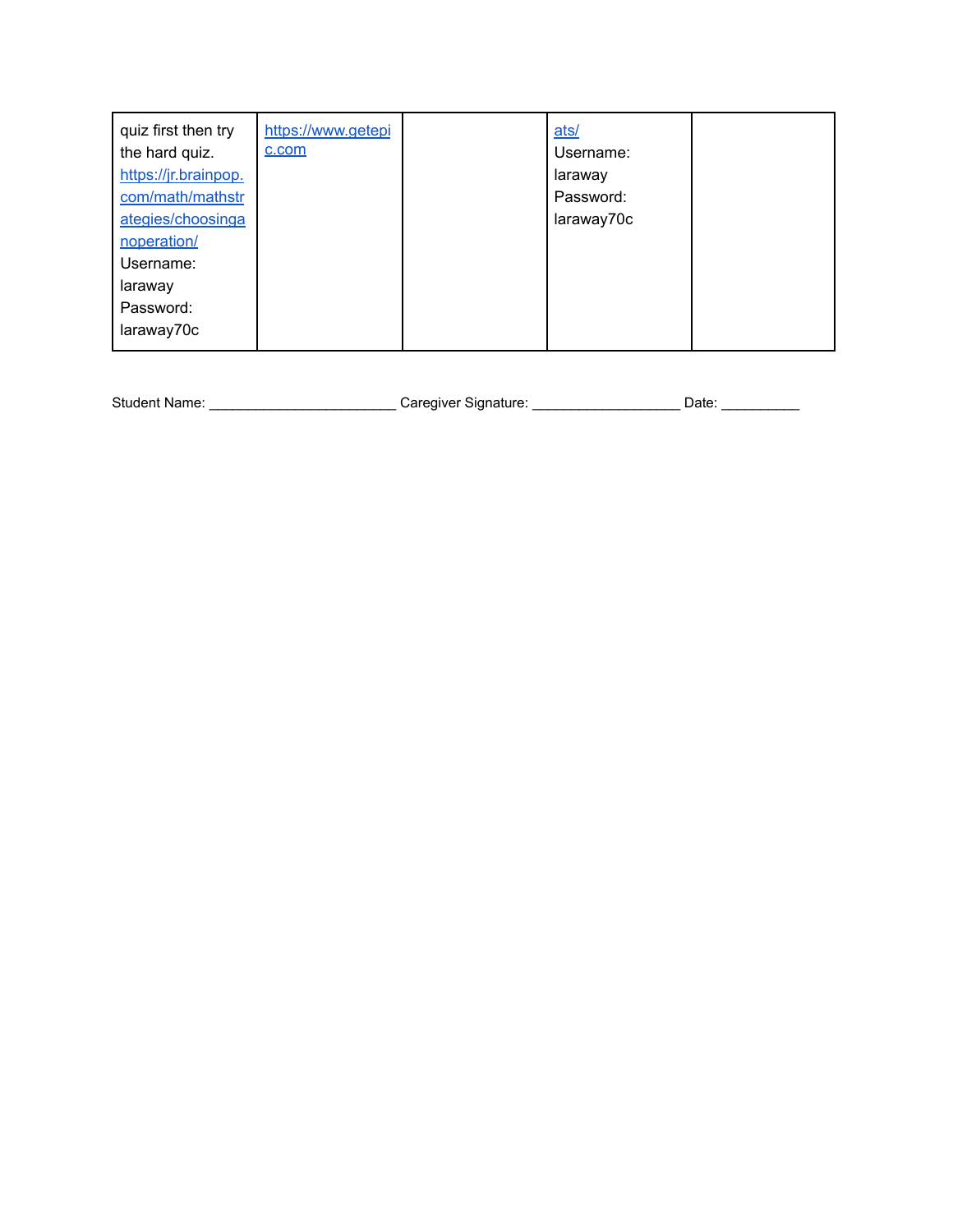2021-2022 Laraway Elementary School

- Los estudiantes deben elegir al menos dos actividades de cada columna de materia. Cada actividad debe tomar 30 minutos.
- Los estudiantes deben tener 1 hora de jugar sin pantallas además de las actividades marcadas.
- Marque las actividades realizadas y haga que un cuidador/padre firme la parte de abajo.
- Los estudiantes deben devolver esta hoja a su maestra al día siguiente o al regresar a la escuela.

| Matemáticas                                                                                                                             | Lectura                                                                                                                                                                            | Escritura                                                                                                                            | Ciencias/Estudios<br>Sociales                                                                                 | Especiales                                                                                                                                                                                      |
|-----------------------------------------------------------------------------------------------------------------------------------------|------------------------------------------------------------------------------------------------------------------------------------------------------------------------------------|--------------------------------------------------------------------------------------------------------------------------------------|---------------------------------------------------------------------------------------------------------------|-------------------------------------------------------------------------------------------------------------------------------------------------------------------------------------------------|
| Encuentra 10<br>objetos diferentes<br>en tu casa y<br>clasifícalos por<br>color. ¿Qué color<br>tiene más? ¿Qué<br>color tiene<br>menos? | Haz un dibujo de<br>tu personaje<br>favorito en el libro.<br>Describe tu<br>personaje favorito<br>a un miembro de<br>la familia. Diles<br>por qué ese es tu<br>personaje favorito. | Escribe sobre un<br>día divertido que<br>tuviste con tu<br>familia.                                                                  | Dibuja / escribe<br>sobre las cosas<br>que puedes ver<br>en el cielo<br>nocturno.                             | <b>Arte</b><br>Ver "Art For Kids<br>Hub" en You<br>Tube. Elija un<br>tutorial de dibujo<br>para completar.<br>∩<br>Usando<br>materiales de arte<br>del hogar, cree un<br>dibujo de un<br>robot. |
| Muestre<br>escribiendo una<br>oración de sumar<br>y haciendo un<br>dibujo de todas<br>las formas en que<br>puede hacer el<br>número 10. | Encuentra un libro<br>o revista.<br>¿Puedes<br>encontrar<br>palabras a la vista<br>en el libro o la<br>revista?<br>Escríbelos en una<br>hoja de papel.                             | Escribe sobre un<br>día divertido que<br>tuviste en la<br>escuela.                                                                   | Dibuja un mapa<br>para mostrar<br>cómo llegar a la<br>escuela desde tu<br>casa.                               | <b>Computadores</b><br>https://protopage.<br>com/laraway70c#<br><b>1st Grade</b>                                                                                                                |
| Escribe todos tus<br>datos de dobles<br>hasta diez.                                                                                     | Aprende y<br>practica 3 nuevos<br>chistes. Díselo a<br>alguien.                                                                                                                    | ¿Cuál es tu sabor<br>de helado<br>favorito? Use sus<br>cinco sentidos<br>para describirlo:<br>gusto, olfato,<br>tacto, vista y oído. | Pídale a alguien<br>que le describa un<br>animal sin decirle<br>el nombre, luego<br>dibuje su<br>descripción. | <b>Educación Física</b><br>https://family.go<br>noodle.com/<br>1. "Banana<br>Banana Meatball."<br>∩<br>2. "Young Dylan<br>Dance Along."                                                         |
| Usando objetos<br>en tu casa para<br>crear un patrón.                                                                                   | Escucha un<br>cuento. ¿Cuál fue<br>tu parte favorita?<br>Vuelve a contarle<br>el cuento a tu<br>familia.                                                                           | ¿Prefieres tener<br>piernas realmente<br>largas o brazos<br>realmente largos?<br>¿Por qué?                                           | Elige un hábitat.<br>Dibuja / escribe<br>sobre todos los<br>seres vivos que<br>viven allí.                    |                                                                                                                                                                                                 |
| Salta como una                                                                                                                          | ¿Cuántas                                                                                                                                                                           | Escribe cinco                                                                                                                        | Escribe y dibuja                                                                                              |                                                                                                                                                                                                 |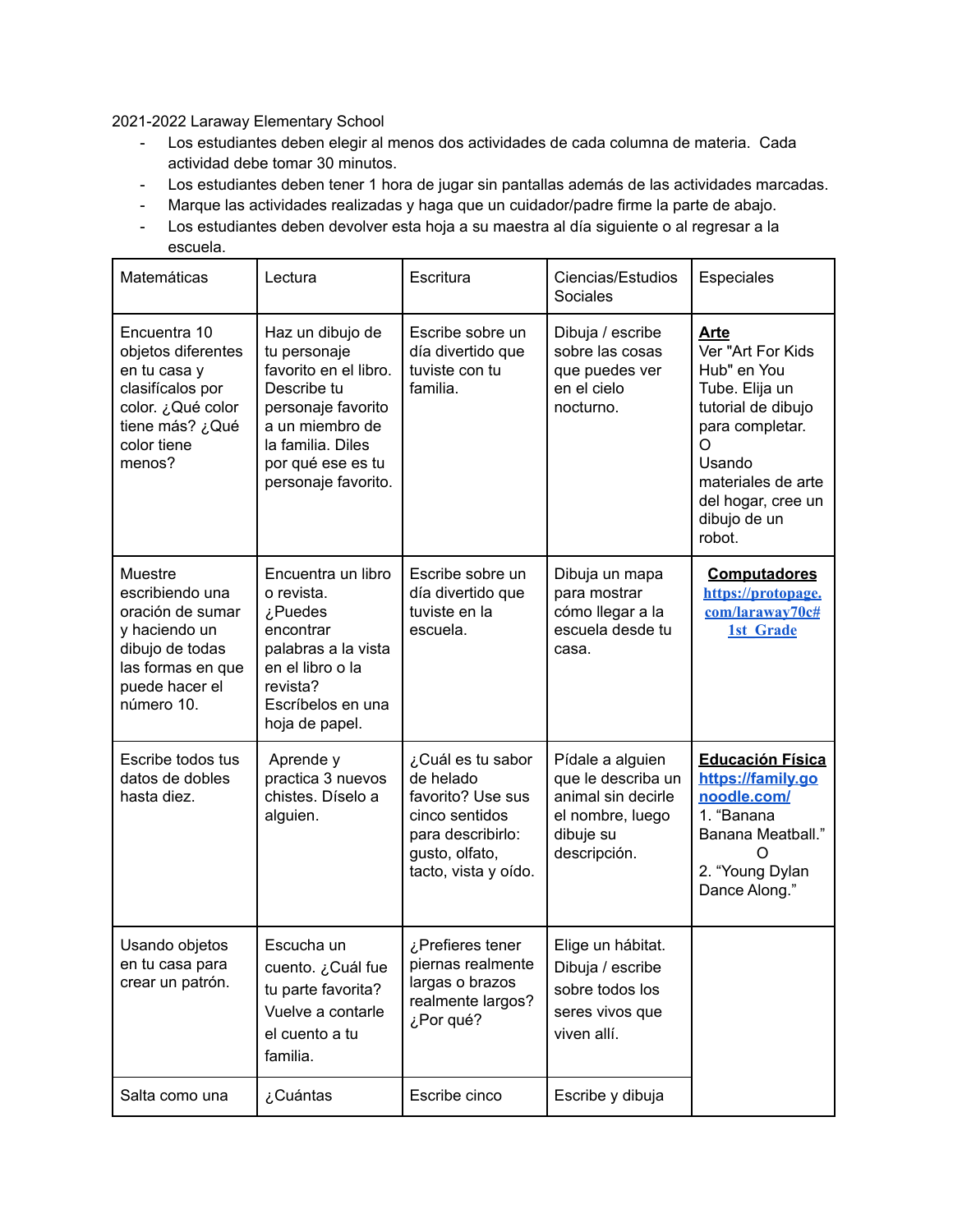| rana y salta el<br>conteo de 10 a<br>120.                                                                                                                                    | palabras puedes<br>hacer que<br>comience con?<br>$fl - gl -$<br>bl-<br>pl- sl-<br>cl-                                                               | palabras que te<br>describan. Pídale<br>a un miembro de<br>la familia que<br>escriba tres<br>palabras que lo<br>describan.<br>¿Alguna de las<br>palabras<br>coincide?                                                                  | sobre el artículo<br>que elegiste en<br>Time for Kids.<br>Escribe 3 datos<br>interesantes que<br>aprendiste.                                      |
|------------------------------------------------------------------------------------------------------------------------------------------------------------------------------|-----------------------------------------------------------------------------------------------------------------------------------------------------|----------------------------------------------------------------------------------------------------------------------------------------------------------------------------------------------------------------------------------------|---------------------------------------------------------------------------------------------------------------------------------------------------|
| Ir en una<br>búsqueda de<br>formas. ¿Qué<br>formas puedes<br>encontrar<br>alrededor?<br>Escríbalos en una<br>hoja de papel y<br>descríbalos.                                 | Use su lista de<br>palabras a la vista<br>y practique leer<br>las palabras con<br>fluidez a un<br>miembro de la<br>familia.                         | Coloque su<br>juguete favorito /<br>animal de peluche<br>en una pequeña<br>superficie a la luz<br>del sol. Dibuja /<br>pinta / colorea una<br>imagen realista y<br>colorida. Describe<br>tu imagen con 3<br>oraciones<br>descriptivas. | Haz un avión de<br>papel. Antes de<br>volar, predice<br>cuán lejos llegará.<br>Vuela el avión por<br>dentro y por fuera.                          |
| Usa tu tabla 120:<br>elige 5 números<br>diferentes y<br>escribe cuántos<br>grupos de diez y<br>cuántos grupos de<br>uno hay en ese<br>número.                                | Hacer palabras<br>que riman con<br>-ake<br>-oke<br>-ide<br>-eat<br>-ight                                                                            | Escribir / dibujar:<br>si tuviera tres<br>deseos                                                                                                                                                                                       | Ve afuera con un<br>adulto. Encuentra<br>2 cosas en la<br>naturaleza.<br>Escribir / dibujar:<br>¿en qué se<br>parecen? ¿En qué<br>se diferencian? |
| Elija 5 números<br>del 1 al 120. Dime<br>cuál es uno más<br>que ese número,<br>uno menos que<br>ese número. Diez<br>más que ese<br>número y diez<br>menos que ese<br>número. | Practica la fluidez:<br>lectura de eco. Un<br>adulto lee el texto<br>en voz alta. Luego<br>el alumno "repite"<br>la fraseología y la<br>entonación. | Escribe sobre tu<br>estación favorita.<br>Da 3 o más<br>razones por las<br>cuales es tu<br>favorito.                                                                                                                                   | Elige un tema<br>para aprender.<br>www.scholastic.co<br><u>m/</u><br>learnathome                                                                  |
| www.xtramath.org<br>Práctica de fluidez<br>en hecho<br>matematicas.                                                                                                          | Escucha un<br>cuento en:<br>https://stories.audi<br>ble.com/discovery<br>¿Te gustó el<br>cuento? ¿Por<br>qué?                                       | Escribir / dibujar:<br>¿Qué regalo de<br>cumpleaños le<br>darías al director?                                                                                                                                                          | Haga un recorrido<br>virtual por el<br>zoológico de San<br>Diego.<br>https://kids.sandie<br>gozoo.org/videos                                      |